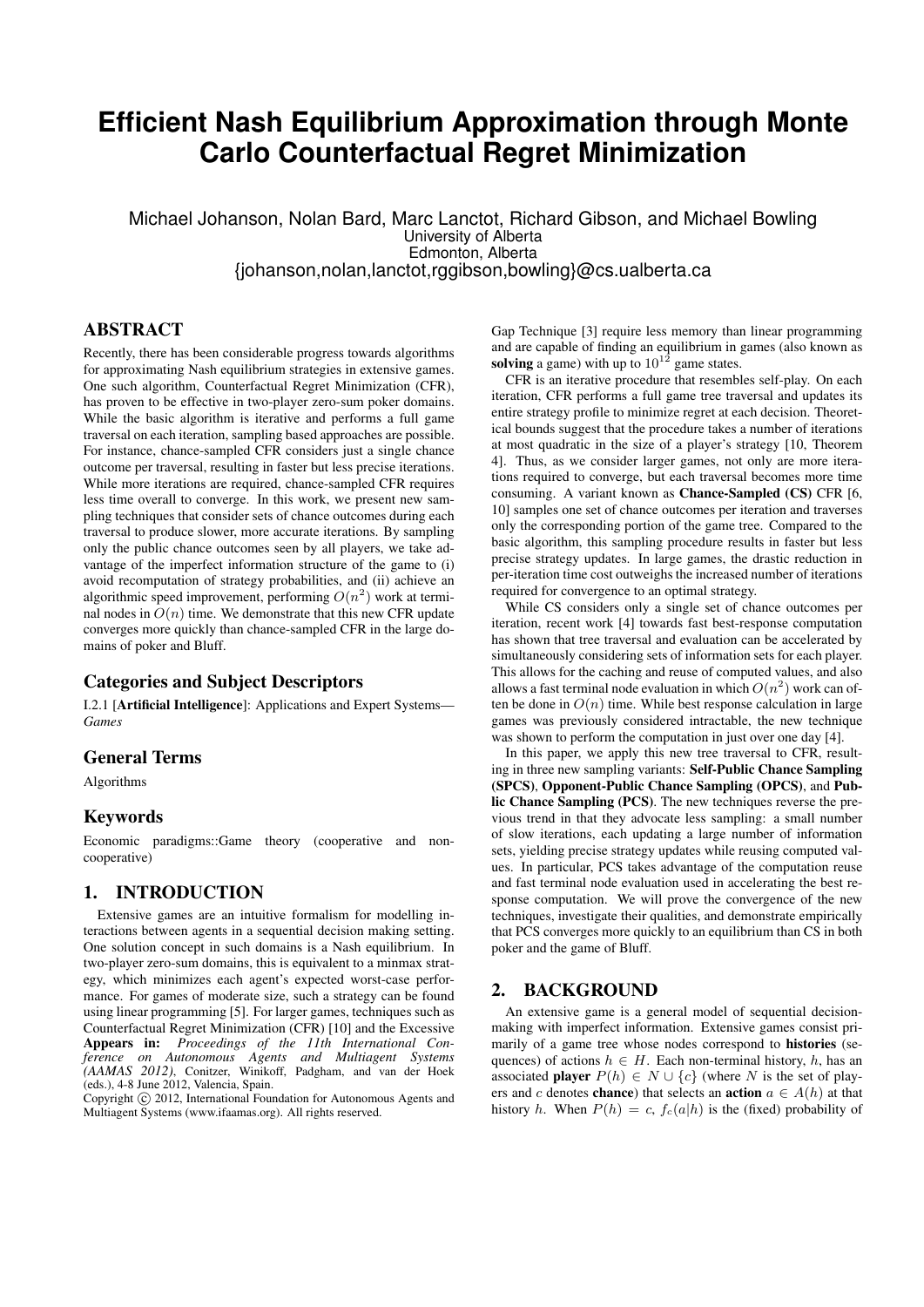chance generating action  $a$  at  $h$ . We call  $h$  a **prefix** of history  $h'$ , written  $h \sqsubseteq h'$ , if h' begins with the sequence h. Each **termi**nal history  $z \in Z \subset H$  has associated utilities for each player i,  $u_i(z)$ . In **imperfect information** games, histories are partitioned into **information sets**  $I \in \mathcal{I}_i$  representing different game states that player  $i$  cannot distinguish between. For example, in poker, player  $i$  does not see the opponents' private cards, and thus all histories differing only in the private cards dealt to the opponents are in the same information set for player i. For histories  $h, h' \in I$ , the actions available at  $h$  and  $h'$  must be the same, and we denote this action set by  $A(I)$ . We also assume **perfect recall** that guarantees players always remember information that was revealed to them and the order in which it was revealed.

A strategy for player i,  $\sigma_i$ , is a function that maps each  $I \in \mathcal{I}_i$ to a probability distribution over  $A(I)$ . We denote  $\Sigma_i$  as the set of all strategies for player  $i$ . A **strategy profile** is a vector of strategies  $\sigma = (\sigma_1, \ldots, \sigma_{|N|})$ , one for each player. We let  $\sigma_{-i}$  refer to the strategies in  $\sigma$  excluding  $\sigma_i$ .

Let  $\pi^{\sigma}(h)$  be the probability of history h occurring if all players choose actions according to  $\sigma$ . We can decompose

$$
\pi^{\sigma}(h) = \prod_{i \in N} \pi_i^{\sigma}(h) \prod_{\substack{h'a \sqsubseteq h \\ P(h') = c}} f_c(a|h')
$$

into each player's and chance's contribution to this probability. Here,  $\pi_i^{\sigma}(h)$  is the contribution from player *i* when playing according to  $\sigma_i$ . Let  $\pi_{-i}^{\sigma}(h)$  be the product of all players' contribution (including chance) except that of player  $i$ . Furthermore, let  $\pi^{\sigma}(h, h')$  be the probability of history  $h'$  occurring, given h has occurred with  $\pi_i^{\sigma}(h, h')$ , and  $\pi_{-i}^{\sigma}(h, h')$  defined similarly.

Given a strategy profile,  $\sigma$ , we define a player's **best response** as a strategy that maximizes their expected payoff, assuming all other players play according to  $\sigma$ . The **best-response value** for player i is the value of that strategy,  $b_i(\sigma_{-i}) = \max_{\sigma'_i \in \Sigma_i} u_i(\sigma'_i, \sigma_{-i}).$ A strategy profile  $\sigma$  is an  $\epsilon$ -Nash equilibrium if no player can deviate from  $\sigma$  and gain more than  $\epsilon$ ; *i.e.*  $u_i(\sigma) + \epsilon \geq$  $\max_{\sigma'_i \in \Sigma_i} u_i(\sigma'_i, \sigma_{-i})$  for all  $i \in N$ . If  $\epsilon = 0$ , then  $\sigma$  is a **Nash** equilibrium and every player is playing a best response.

In this paper, we will focus on two-player zero-sum games:  $N = \{1, 2\}$  and  $u_1(z) = -u_2(z)$  for all  $z \in Z$ . In this case, the **exploitability** of  $\sigma$ ,  $\epsilon_{\sigma} = (b_1(\sigma_2) + b_2(\sigma_1))/2$ , measures how much  $\sigma$  loses to a worst case opponent when players alternate positions. A Nash equilibrium has an exploitability of 0.

Lastly, define  $C = \{h \in H : P(h) = c\}$  to be the set of all histories where it is chance's turn to act. We will assume that  $\mathcal C$  can be partitioned into three sets with respect to player i:  $S_i$ ,  $\mathcal{O}_i$ , and P. Each set contains the histories h whose actions  $a \in A(h)$ , or **chance events**, are observable only by player  $i(\mathcal{S}_i)$ , only by player i's opponent  $(O_i)$ , or by both players  $(P)$ . We refer to chance events occurring at  $h \in S_i \cup \mathcal{O}_i$  as **private** and to chance events occurring at  $h \in \mathcal{P}$  as **public**. In addition, we assume that the actions available to the players throughout the game are independent of the private chance events. These two assumptions hold for a large class of games, including poker as well as any Bayesian game with observable actions [8] (*e.g.*, Bluff or negotiation games); furthermore, games can often be modified by adding additional chance actions to satisfy the property.

#### 2.1 Counterfactual Regret Minimization

Counterfactual Regret Minimization (CFR) resembles a self-play algorithm where we iteratively obtain strategy profiles  $\sigma^t$  based on regret values accumulated throughout previous trials. At each information set  $I \in \mathcal{I}_i$ , the expected value for player i at I under the current strategy is computed, assuming player  $i$  plays to reach  $I$ . This expectation is the **counterfactual value** for player  $i$ ,

$$
v_i(\sigma, I) = \sum_{z \in Z_I} u_i(z) \pi_{-i}^{\sigma}(z[I]) \pi^{\sigma}(z[I], z),
$$

where  $Z_I$  is the set of terminal histories passing through  $I$  and  $z[I]$  is the prefix of z contained in I. For each action  $a \in A(I)$ , these values determine the **counterfactual regrets** at iteration  $t$ ,  $r_i^t(I,a) = v_i(\sigma_{(I\rightarrow a)}^t, I) - v_i(\sigma^t, I)$ , where  $\sigma_{(I\rightarrow a)}$  is the profile  $\sigma$  except at *I*, action *a* is always taken. The regret  $r_i^t(I, a)$  measures how much player i would rather play action  $\alpha$  at I than play  $\sigma^t$ . The counterfactual regrets are accumulated and  $\sigma^t$  is updated by applying regret matching [2, 10] to the accumulated regrets. Regret matching is a regret minimizer; *i.e.*, over time, the average of the counterfactual regrets approaches 0. Minimizing counterfactual regret at each information set minimizes the average overall regret [10, Theorem 3], defined by

$$
R_i^T = \max_{\sigma' \in \Sigma_i} \frac{1}{T} \sum_{t=1}^T \left( u_i(\sigma', \sigma^t_{-i}) - u_i(\sigma^t_i, \sigma^t_{-i}) \right).
$$

It is well-known that in a two-player zero-sum game, minimizing average overall regret implies that the average profile  $\overline{\sigma}^T$  is an approximate equilibrium. CFR produces an  $\epsilon$ -Nash equilibrium in  $O(|H||\mathcal{I}_i|/\epsilon^2)$  time [10, Theorem 4].

Rather than computing the exact counterfactual values on every iteration, one can instead sample the values using Monte Carlo CFR (MCCFR) [6]. Chance-sampled (CS) CFR [10] is an instance of MCCFR that considers just a single set of chance outcomes per iteration. In general, let  $Q$  be a set of subsets, or **blocks**, of the terminal histories  $Z$  such that the union of all blocks spans Z. For CS,  $Q$  is the partition of Z where two histories belong to the same block if and only if no two chance events differ. In addition, a probability distribution over Q is required and a block  $Q \in \mathcal{Q}$  is sampled on each iteration, giving us the sampled counterfactual value for player  $i$ ,

$$
\tilde{v}_i(\sigma, I) = \sum_{z \in Z_I \cap Q} u_i(z) \pi_{-i}^{\sigma}(z[I]) \pi^{\sigma}(z[I], z) / q(z),
$$

where  $q(z)$  is the probability that z was sampled. In CS, we sample the blocks according to the likelihood of the chance events occurring, so that

$$
q(z) = \prod_{\substack{ha \sqsubseteq z \\ h \in \mathcal{C}}} f_c(a|h).
$$

The counterfactual regrets are then measured according to these sampled values, as opposed to "vanilla CFR" that uses the true values  $v_i(\sigma, I)$ . Sampling reduces enumeration to the smaller subset  $Q$  rather than all of  $Z$ , decreasing the amount of time required per iteration. For a fixed  $\epsilon$ , CS requires more iterations than vanilla CFR to obtain an  $\epsilon$ -Nash equilibrium; however, the overall computing time for CS is lower in poker games [9, Appendix A.5.2].

#### 2.2 Accelerated Traversal and Evaluation

A recent paper describes how to accelerate the computation of the best response value in large extensive form games [4]. This technique traverses a game's public tree, which represents the state of the game visible to all players. The authors observe that each player's strategy must be independent of the other player's private information. As such, a player's action probabilities can be computed just once while considering the opponent's entire set of possible private states in one traversal.

In addition, the authors describe an efficient terminal node evaluation that considers a range of  $n$  information sets for each player in tandem. If the game's payoffs exhibit structure, then it may be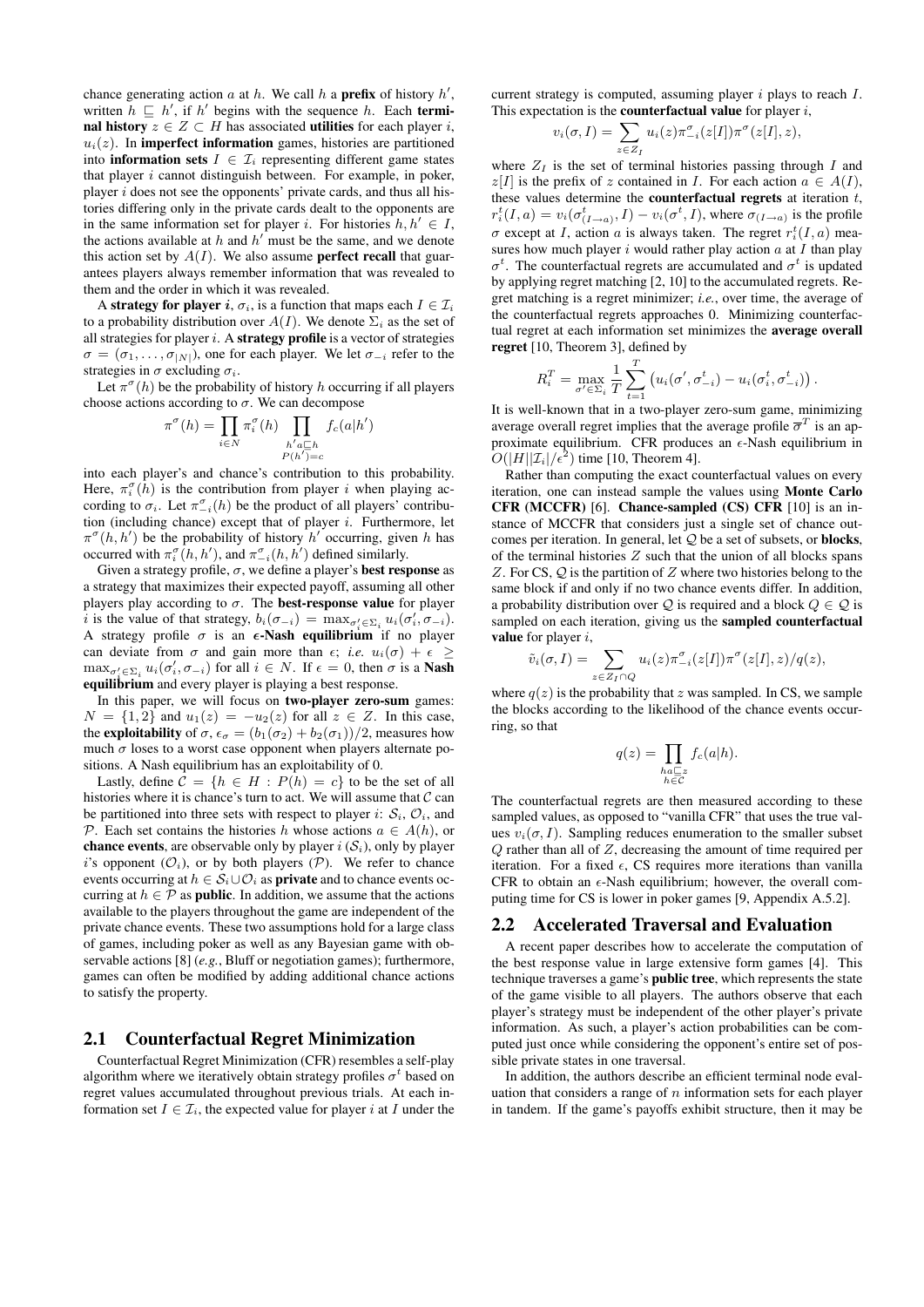possible to exploit this structure and reduce a naive  $O(n^2)$  computation to  $O(n)$ . Examples of structured payoffs include games where utilities are affected by only certain factors within the players' information sets, such as in a negotiation game, and games where information sets can be ranked from weakest to strongest, such as in poker. This algorithmic speedup is not being used in any of the previously published equilibrium solvers. In Section 3, we describe how to use these ideas to produce a new equilibrium solver that outperforms the current state of the art.

# 2.3 Domains: Poker and Bluff

The Game of Poker. Our main poker game of interest is headsup (*i.e.*, two-player) limit Texas hold'em poker, or simply Texas hold'em. The game uses a standard 52 card deck and consists of 4 betting rounds. In the first round, the pre-flop, each player is dealt two private cards. For subsequent rounds – in order, the flop, turn, and river – public community cards are revealed (3 at the flop and 1 at each of the turn and river). During each round, players sequentially take one of three actions: fold (forfeit the game), call (match the previous bet), or raise (increase the bet). There is a maximum of 4 raises per round, each with a fixed size, where the size is doubled on the final two rounds. If neither player folds, then the player with the highest ranked poker hand wins all of the bets.

Texas hold'em contains approximately  $3.2 \times 10^{14}$  information sets. The large size of the game makes an equilibrium computation intractable for all known algorithms; CFR would require more than ten petabytes of RAM and hundreds of CPU-years of computation. A common approach is to use state-space abstraction to produce a similar game of a tractable size by merging information sets or restricting the action space [1]. In Section 4, we consider several abstractions of Texas hold'em and two new variants of Texas hold'em that are small enough to compute equilibrium solutions using CFR without abstraction. The first new variant is [2-1] hold'em. The game is identical to Texas hold'em, except consists of only the first two betting rounds, the pre-flop and flop, and only one raise is allowed per round. This reduces the size of the game to 16 million information sets. Similarly, [2-4] hold'em has just two rounds, but the full four raises are allowed per round, resulting in 94 million information sets in total. In both [2-1] hold'em and [2-4] hold'em, the size of a raise doubles from the pre-flop to the flop.

The Game of Bluff. Bluff, also known as Liar's Dice, Dudo, and Perudo, is a dice-bidding game. In our version,  $Bluff(D_1,D_2)$ , each die has six sides with faces 1 to 5 and a star:  $\star$ . Each player i rolls  $D_i$  of these dice and looks at them without showing them to their opponent. On each round, players alternate by bidding on the outcome of all dice in play until one player claims that the other is bluffing (*i.e.*, claims that the bid does not hold). A bid consists of a **quantity** of dice and a **face** value. A face of  $\star$  is considered "wild" and counts as matching any other face. For example, the bid 2-5 represents the claim that there are at least two dice with a face of 5 or  $\star$  among both players' dice. To place a new bid, the player must increase either the quantity or face value of the current bid; in addition, lowering the face is allowed if the quantity is increased. The player calling bluff wins the round if the opponent's last bid is incorrect, and loses otherwise. The losing player removes one of their dice from the game and a new round begins, starting with the player who won the previous round. When a player has no more dice left, they have lost the game. A utility of  $+1$  is given for a win and −1 for a loss.

In this paper, we restrict ourselves to the case where  $D_1 = D_2$ 2, a game containing 352 million information sets. Note that since Bluff(2,2) is a multi-round game, the expected values of Bluff(1,1) are precomputed for payoffs at the leaves of Bluff(2,1), which is



Figure 1: Relationship between MCCFR variants

then solved for leaf payoffs in the full Bluff(2,2) game.

# 3. NEW MONTE CARLO CFR VARIANTS

Before presenting our new CFR update rules, we will begin by providing a more practical description of chance-sampled CFR. On each iteration, we start by sampling all of chance's actions: the public chance events visible to each player, as well as the private chance events that are visible to only a subset of the players. In poker, this corresponds to randomly choosing the public cards revealed to the players, and the private cards that each player is dealt. In the game of Bluff, there are no public chance events, and only private chance events are sampled for each player. Next, we recursively traverse the portion of the game tree that is reachable given the sampled chance events, and explore all of the players' actions. On the way from the root to the leaves, we pass forward two scalar values: the probability that each player would take actions to reach their respective information sets, given their current strategy and their private information. On the way back from the leaves to the root, we return a single scalar value: the sampled counterfactual value  $\tilde{v}_i(\sigma, I)$  for player *i*. At each choice node for player *i*, these values are all that is needed to calculate the regret for each action and update the strategy. Note that at a terminal node  $z \in Z$ , it takes  $O(1)$  work to determine the utility for player i,  $u_i(z)$ .

We will now describe three different methods of sampling chance events that have slower iterations, but do more work on each iteration. Figure 1 shows the relationship between CS and these three new variants, all of which belong to the MCCFR family [6] of update rules.

Opponent-Public Chance Sampling. Consider a variation on CS, where instead of sampling at every chance node, we sample an action for just the opponent's chance and the public chance events while enumerating all of the possible outcomes at our private chance events. We will call this variant Opponent-Public Chance Sampling (OPCS). This can be formalized within the MC-CFR framework by letting  $Q$  be the partition of  $Z$  such that two histories fall into the same block if and only if the actions taken at opponent and public chance events match. The probability that  $z$  is sampled is then

$$
q(z) = \prod_{\substack{ha \sqsubseteq z \\ h \in \mathcal{O}_i \cup \mathcal{P}}} f_c(a|h).
$$

Naively, we could use the same recursive tree walk that we used for CS to perform this update, by doing one tree walk for each of our private chance outcomes in turn. However, this update allows us to traverse the sampled portion of the game tree in a much more efficient way. Since our opponent does not observe our private chance events, their strategy and choice of actions, given their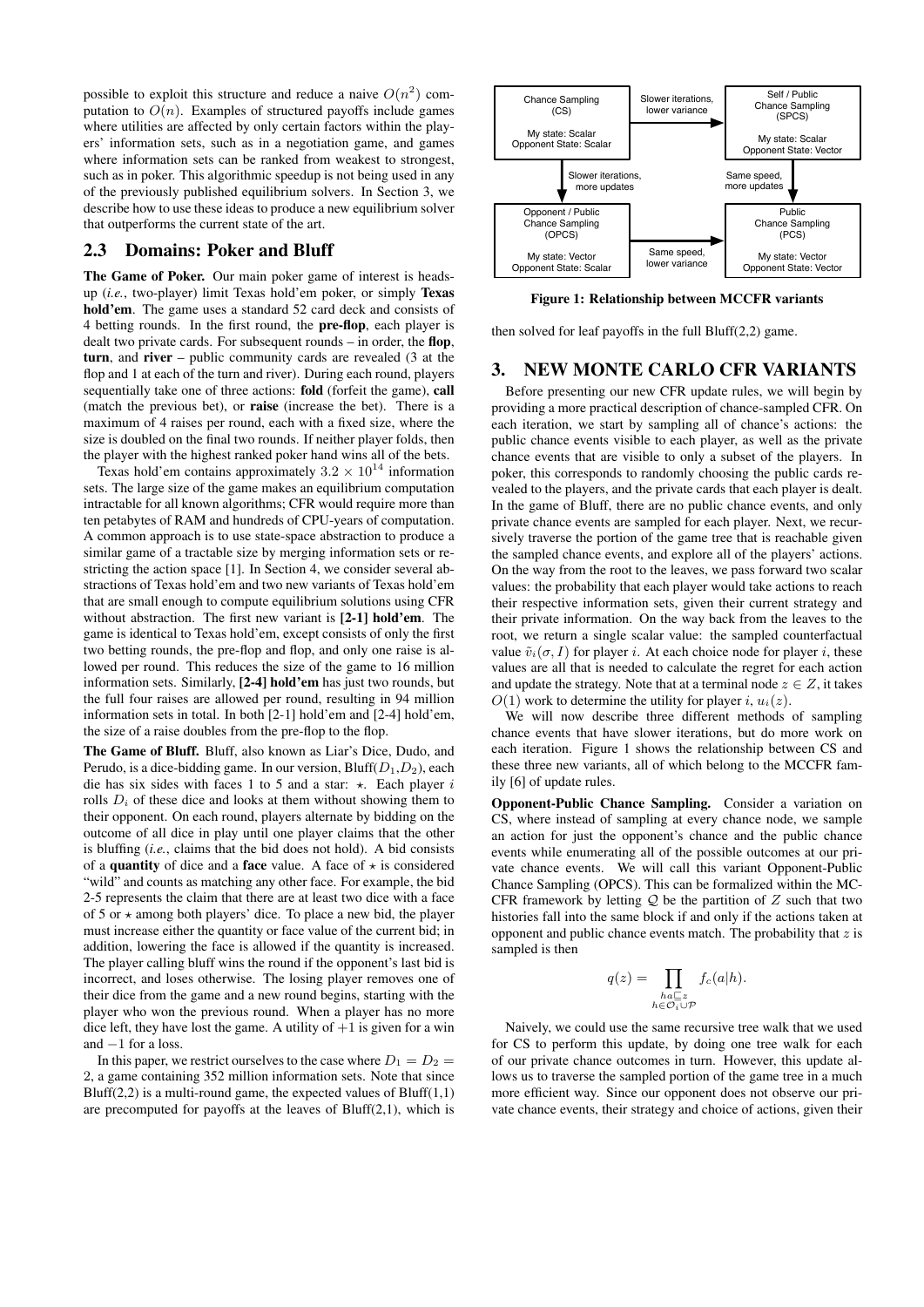single sampled chance event, cannot depend on which information set we are in. This means that we can update all of our information sets that are consistent with the current game state and the sampled public chance events at the same time, thus amortizing the cost of walking the tree over many updates. This can be achieved by a new recursive tree walk that passes forwards a vector for us (our probability of reaching the current game state with each of our private chance outcomes) and a scalar for the opponent (their probability of reaching the current game state with their single sampled private chance outcome), and returns a vector of values (our counterfactual value for each of our private chance outcomes).

At terminal nodes, we must evaluate  $n$  possible game states, each consisting of a different private chance outcome for us and one chance outcome for the opponent. This requires  $O(n)$  time. In comparison to CS, each iteration of OPCS is slower, but performs more work by updating a much larger number of information sets.

Self-Public Chance Sampling. In OPCS, we enumerate over all of our possible private chance outcomes. Alternatively, we can instead enumerate over all of our opponent's private chance outcomes while sampling our own private chance outcomes and the public chance outcomes. We will call this variant Self-Public Chance Sampling (SPCS). This can similarly be formalized by defining Q to be the partition of  $Z$  that separates histories into different blocks whenever the actions taken at our private or public chance events differ, where

$$
q(z) = \prod_{\substack{ha \sqsubseteq z \\ h \in \mathcal{S}_i \cup \mathcal{P}}} f_c(a|h)
$$

is the probability of sampling terminal history  $z$ .

As in OPCS, we can use an efficient recursive tree walk to perform this update. Since we cannot observe the opponent's private chance events, our strategy and choice of actions cannot depend on which information set they are in. Thus, when computing our counterfactual value, we will consider every possible private chance outcome for our opponent. Doing so forms a more accurate estimate of the true counterfactual value for our sampled outcome, compared to the noisy estimate CS and OPCS obtain through one sampled opponent private chance outcome. The SPCS tree walk passes forward a scalar for ourselves (the probability of reaching the current game state with our single chance outcome) and a vector for the opponent (their probabilities of reaching the current game state with each of their private chance outcomes), and returns a scalar (the counterfactual value for our sampled outcome).

At terminal nodes, we must evaluate up to  $n$  possible game states, formed by our single chance outcome and up to  $n$  possible chance outcomes for the opponent. This requires  $O(n)$  time. In comparison to CS, each iteration is slower and performs the same number of updates to the strategy, but each update is based off of much more precise estimates.

Public Chance Sampling. We will now introduce the core contribution of this work, called Public Chance Sampling (PCS), that combines the advantages of both of the previous two updates, while taking advantage of efficient terminal node evaluation to keep the time cost per iteration in  $O(n)$ . In PCS, we sample only the public chance events, and consider all possible private chance events for ourself and for the opponent. In other words, we define Q to be the partition of  $Z$  that separates histories into different blocks whenever the actions taken at a public chance event differ, where

$$
q(z) = \prod_{\substack{ha \sqsubseteq z \\ h \in \mathcal{P}}} f_c(a|h)
$$

is the probability of sampling  $z \in Z$ .

PCS relies on the property that neither us nor our opponent can observe the other's private chance events, and so the action probabilities for each remain the same across the other's private information. Thus, we can perform a CFR update through a recursive tree walk with the following structure. On the way from the root to the leaves, we will pass forwards two vectors: one containing the probabilities of us and one containing the probabilities of the opponent reaching the current game state, for each player's  $n$  possible private chance outcomes. On the way back, we will return a vector containing the counterfactual value for each of our  $n$  information sets.

At the terminal nodes, we seemingly have an  $O(n^2)$  computation, as for each of our  $n$  information sets, we must consider all  $n$  of the opponent's possible private outcomes in order to compute our utility for that information set. However, if the payoffs at terminal nodes are structured in some way, we can often reduce this to an  $O(n)$  evaluation that returns exactly the same value as the  $O(n^2)$ evaluation [4]. Doing so gives PCS the advantage of both SPCS (accurate strategy updates) and OPCS (many strategy updates) for the same evaluation cost of either.

#### 3.1 Algorithm

The three new chance-sampling variants, along with CS, are shown in Algorithm 1. The WalkTree function traverses down the game tree by recursively concatenating actions, starting with the empty history  $h = \emptyset$ , and updates player *i*'s regrets and average strategy on the way back up. Two vectors are maintained, one for player i,  $\vec{\pi}_i$ , and one for the opponent,  $\vec{\pi}_{-i}$ . These vectors keep track of the probabilities of reaching each information set consistent with the current history  $h$ , with each element corresponding to a different private chance outcome for that player. In CS, both vectors have length one (*i.e.*, are scalars). In OPCS,  $\vec{\pi}_{-i}$  has length one because the opponent's private chance events are being sampled. Similarly, in SPCS,  $\vec{\pi}_i$  has length one.

When the current sequence  $h$  is a terminal history (line 6), the utility is computed and returned. At line 7,  $\vec{f}_{c,i}(h)$  and  $\vec{f}_{c,-i}(h)$  are the vectors corresponding to the probability distribution over player  $i$ 's and the opponent's private chance outcomes, respectively, and  $\odot$ represents element-wise vector multiplication. Again, one or both vectors may have length one depending on the selected variant, in which case the single element is always 1. For OPCS and PCS,  $\vec{u}_i$  is a vector containing a utility for each of player i's private outcomes; for SPCS and CS,  $\vec{u}_i$  is a length one vector corresponding to the utility for player i's sampled private outcome. PCS uses the  $O(n^2)$ to  $O(n)$  algorithmic improvement to compute  $\vec{u}_i$ , which will be described in Section 3.2.

Chance events are handled by lines 12 to 18. When one of the four conditions at line 12 holds, we are at a chance event that is to be sampled; otherwise, we consider all possible chance events at  $h$ . In the latter case, we must take a dummy action (line 16) simply to continue traversing the tree. This action has no effect on the remainder of the tree walk due to our assumption that player actions are independent of private chance events.

Lines 19 to 42 handle the cases where  $h$  is a decision node for one of the players. First, lookupInfosets $(h)$  retrieves all of the information sets consistent with h and the current player  $P(h)$ 's range of possible private outcomes, whether sampled ( $|\vec{I}| = 1$ ) or not. Next, at line 21, regret matching [2, 10] determines the current strategy  $\vec{\sigma}$ , a vector of action probabilities for each retrieved information set (and thus, in general, a vector of vectors). Regret matching assigns action probabilities according to

$$
\sigma[a][I] = \left\{ \begin{array}{ll} r_I^+[a]/\sum_{b \in A(I)} r_I^+[b] & \text{if } \sum_{b \in A(I)} r_I^+[b] > 0\\ 1/|A(I)| & \text{otherwise,} \end{array} \right.
$$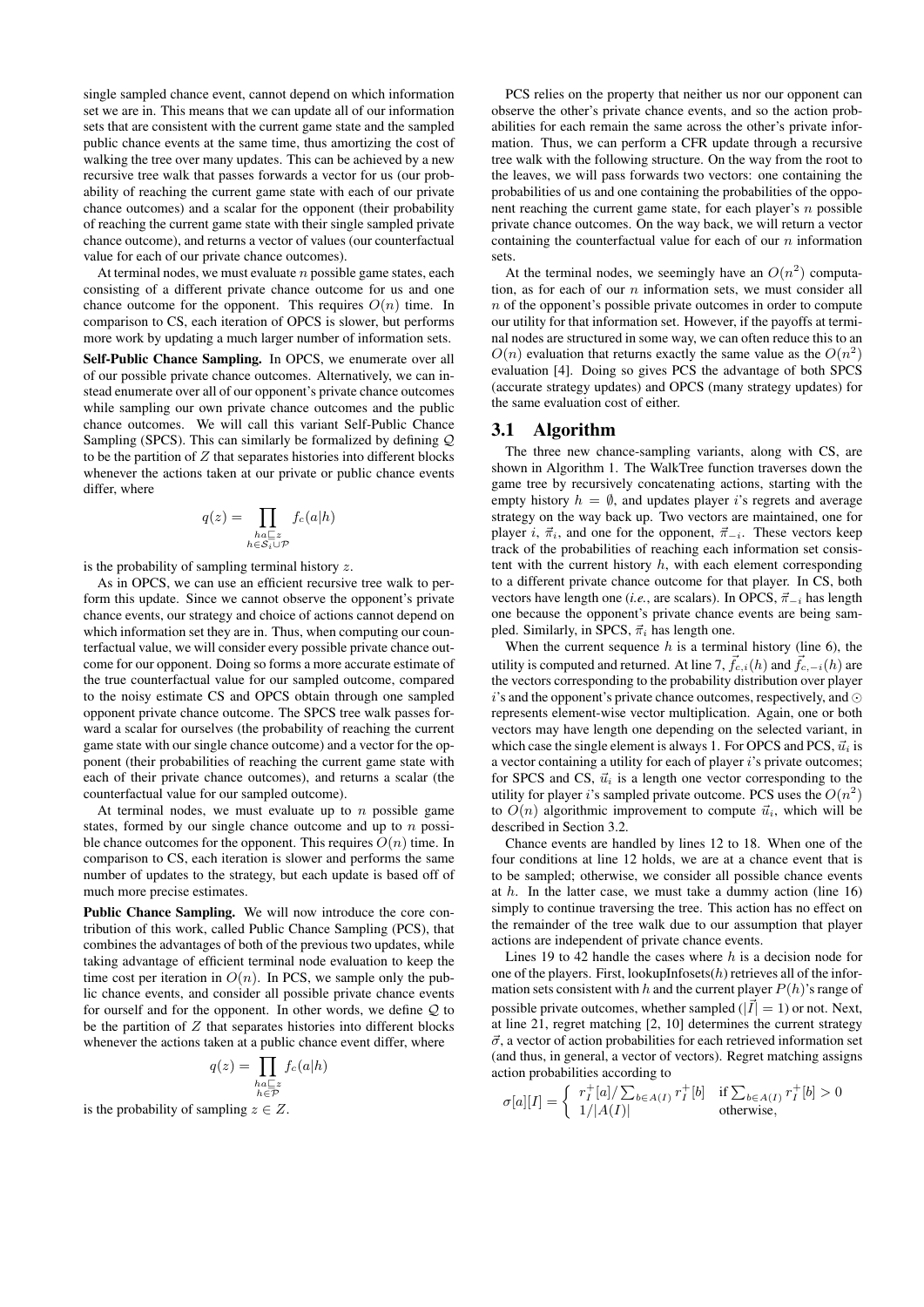#### Algorithm 1 PCS Algorithm

1: **Require:** a variant  $v \in \{CS, OPCS, SPCS, PCs\}$ . 2: Initialize regret tables:  $\forall I, r_I[a] \leftarrow 0$ . 3: Initialize cumulative strategy tables:  $\forall I, s_I[a] \leftarrow 0$ . 4: 5: function WalkTree( $h, i, \vec{\pi}_i, \vec{\pi}_{-i}$ ): 6: if  $h \in Z$ 7: **return**  $\vec{f}_{c,i}(h) \odot \vec{u}_i(h | \vec{\pi}_{-i} \odot \vec{f}_{c,-i}(h))$ 8: end if 9: if  $(v = PCS \text{ and } h \in \mathcal{P})$ 10: **or**  $(v = \text{SPCS} \text{ and } h \in S_i \cup P)$ 11: **or**  $(v = \text{OPCS} \text{ and } h \in \mathcal{O}_i \cup \mathcal{P}$ 12: **or**  $(v = CS \text{ and } h \in C)$ 13: Sample outcome  $a \in A(h)$  with probability  $f_c(a|h)$ 14: **return** WalkTree( $ha, i, \vec{\pi}_i, \vec{\pi}_{-i}$ ) 15: **else if**  $h \in \mathcal{C}$ 16: Select dummy outcome  $a \in A(h)$ 17: **return** WalkTree( $ha, i, \vec{\pi}_i, \vec{\pi}_{-i}$ ) 18: **end if**<br>19:  $\vec{l} \leftarrow 1$  $\vec{I} \leftarrow$  lookupInfosets(h) 20:  $\vec{u} \leftarrow \vec{0}$ 21:  $\vec{\sigma} \leftarrow \text{regretMatching}(\vec{I})$ 22: for each action  $a \in A(h)$  do 23: **if**  $P(h) = i$  $24:$  $\vec{\pi}'_i \leftarrow \vec{\sigma}[a] \odot \vec{\pi}_i$ 25:  $\vec{u}' \leftarrow \text{WalkTree}(ha, i, \vec{\pi}'_i, \vec{\pi}_{-i})$ 26:  $\vec{m}[a] \leftarrow \vec{u}'$ <br>
27:  $\vec{u} \leftarrow \vec{u} + \vec{a}$  $\vec{u} \leftarrow \vec{u} + \vec{\sigma}[a] \odot \vec{u}'$ 28: else  $29:$  $\vec{\pi}'_{-i} \leftarrow \vec{\sigma}[a] \odot \vec{\pi}_{-i}$ 30:  $\vec{u}' \leftarrow \text{WalkTree}(ha, i, \vec{\pi}_i, \vec{\pi}_{-i}')$ 31:  $\vec{u} \leftarrow \vec{u} + \vec{u}'$ 32: end if 33: end for 34: **if**  $P(h) = i$ 35: for  $I \in \vec{I}$  do 36: for  $a \in A(I)$  do 37:  $r_I[a] \leftarrow r_I[a] + m[a][I] - u[I]$ 38:  $s_I[a] \leftarrow s_I[a] + \pi_i[I]\sigma[a][I]$ 39: end for end for 41: end if 42: return  $\vec{u}$  $43.$ 44: function Solve(): 45: **for**  $t \in \{1, 2, 3, \dots\}$  do 46: for  $i \in N$  do 47: WalkTree( $\emptyset$ , *i*,  $\vec{1}$ ,  $\vec{1}$ ) 48: end for 49: end for

where  $r_I^+[a] = \max\{r_I[a], 0\}$ . We then iterate over each action  $a \in A(h)$ , recursively obtaining the expected utilities for a at each information set (line 25 or 30). When  $P(h) = i$ , these utilities are stored (line 26) and used to update the regret at each information set (line 37), while the current strategy  $\vec{\sigma}$  weights both the returned expected utility at  $h$  (line 27) and the average strategy update (line 38). Note that at line 31, we do not weight  $\vec{u}'$  by  $\vec{\sigma}[a]$  since the opponent's reaching probabilities are already factored into the utility computation (line 7).

After iterating over the outer loop of Solve() (line 45) for many iterations, an  $\epsilon$ -Nash equilibrium is obtained from the accumulated strategies:  $\bar{\sigma}(I, a) = s_I[a]/\sum_{b \in A(I)} s_I[b]$ .

#### 3.2 Efficient Terminal Node Evaluation

We now describe how PCS computes a vector of expected utilities  $\vec{u}_i(h | \vec{\pi}_{-i})$  at line 7 for player i's n private outcomes in  $O(n)$ time. As we have already noted, Johanson *et al.* [4] gave a detailed description for how to do this in poker. In this section, we will describe an efficient terminal node evaluation for Bluff $(D_1, D_2)$ .

Every game ends with one player calling bluff, and the payoffs (+1 or −1) are determined solely by whether or not the last bid holds. Let  $x-y$  be the last such bid. We now must discriminate between cases where there are less than and where there are at least x dice showing face y or  $\star$ .

At the terminal history  $h$ , we have a vector of reach probabilities  $\vec{\pi}_{-i}$  for each of the opponent's n possible dice rolls. Let  $X_{-i}$  be a vector of length  $D_{-i} + 1$ , where the element  $X_{-i}[j]$  $(0 \leq j \leq D_{-i})$  equals the probability of the opponent reaching h with exactly j dice showing face y or  $\star$ .  $\vec{X}_{-i}$  is constructed in  $O(n)$  time by iterating over each element of  $\vec{\pi}_{-i}$ , adding the probability to the appropriate entry of  $\vec{X}_{-i}$  at each step. We can then compute the expected utility for player  $i$  with exactly  $j$  of his or her dice showing face  $y$  or  $\star$ . If player i called bluff, this expected utility is

$$
U_i[j] = \sum_{\ell=0}^{x-j-1} (+1) \cdot X_{-i}[\ell] + \sum_{\ell=x-j}^{D_{-i}} (-1) \cdot X_{-i}[\ell];
$$

if the opponent called bluff, the expected utility is  $-U_i[j]$ . Constructing  $\vec{U}_i$  takes  $O(n)$  time. Finally, we iterate over all  $k \in$  $\{1, ..., n\}$  and set  $u_i[k] = U_i[x_k]$ , where  $x_k$  is the number of dice showing face y or  $\star$  in player i's  $k^{\text{th}}$  private outcome. In total, the process takes  $3O(n) = O(n)$  time.

#### 3.3 Theoretical Analysis

CS, OPCS, SPCS, and PCS all belong to the MCCFR family of algorithms. As such, we can apply the general results for MC-CFR to obtain a probabilistic bound on the average overall regret for CS and our new algorithms. Recall that in a two-player zerosum game, minimizing average overall regret produces an  $\epsilon$ -Nash equilibrium. The proof of Theorem 1 is in the appendix.

THEOREM 1. *For any*  $p \in (0, 1]$ *, when using CS, OPCS, SPCS*, *or PCS, with probability at least* 1 − p*, the average overall regret for player* i *is bounded by* √

$$
R_i^T \le \left(1 + \frac{2}{\sqrt{p}}\right) \frac{\Delta_{u,i} M_i \sqrt{A_i}}{\sqrt{T}},
$$

*where*  $M_i$  *is a property of the game satisfying*  $\sqrt{|\mathcal{I}_i|} \leq M_i \leq |\mathcal{I}_i|$ ,  $\Delta_{u,i} = max_{z,z'} |u_i(z) - u_i(z')|$ , and  $A_i = \max_{I \in \mathcal{I}_i} |A(I)|$ .

# 4. RESULTS

The efficacy of these new updates are examined through an empirical analysis in both poker and Bluff. We begin the analysis by examining the performance of CS, SPCS, OPCS and PCS in two small games, [2-1] hold'em and [2-4] hold'em. We will then present the performance of CS and PCS in a set of Texas hold'em abstract games, to investigate their usefulness under the conditions of the Annual Computer Poker Competition. Finally, we will apply CS and PCS to the Bluff domain.

Poker. [2-1] hold'em and [2-4] hold'em are games that are small enough to be tractably solved using all four of the CFR variants we are investigating: CS, SPCS, OPCS and PCS. As discussed in Section 3, SPCS, OPCS and PCS all perform  $O(n)$  work at each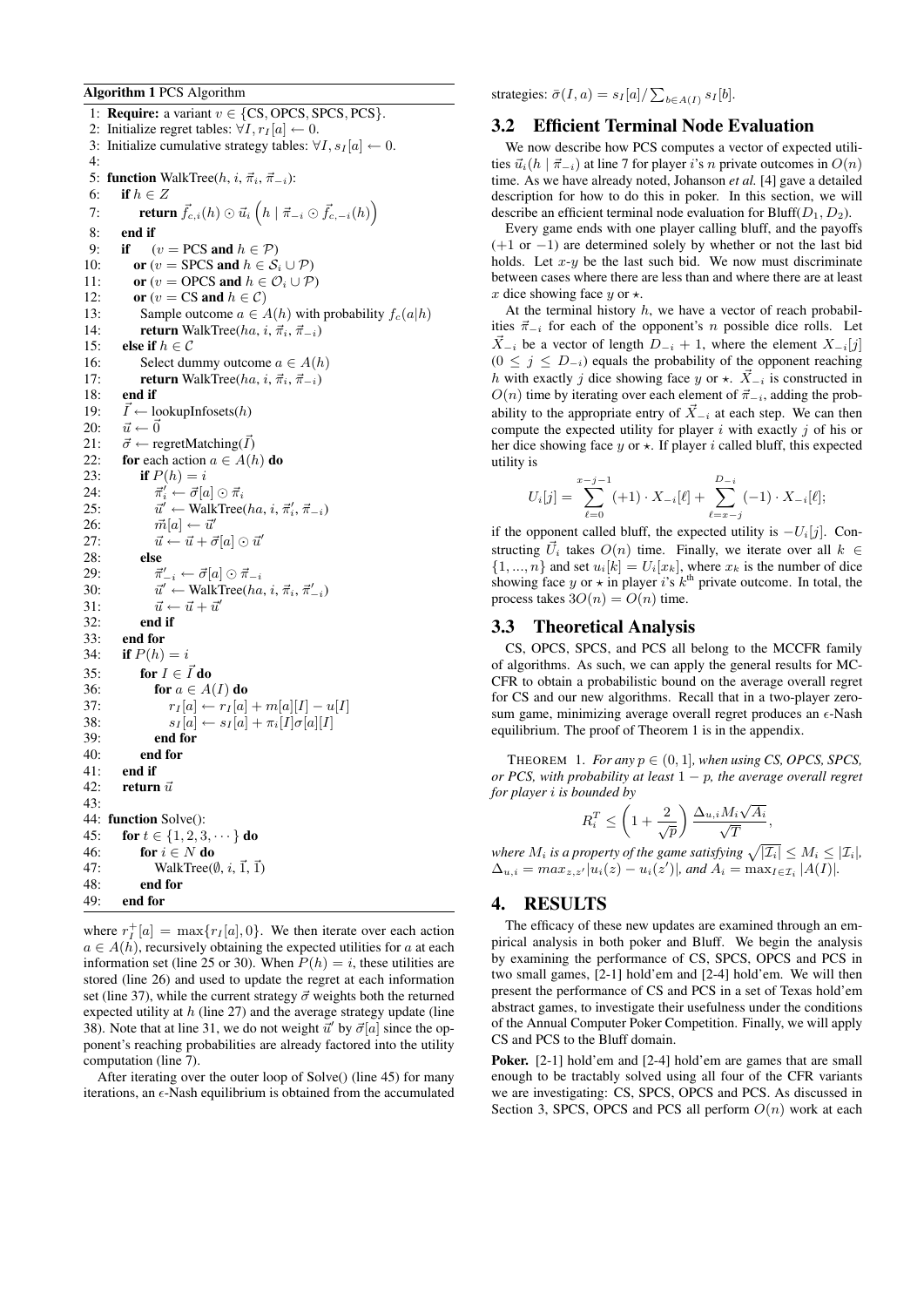

(a)  $[2 - 1]$  hold'em, 16 million information sets

(b)  $[2 - 4]$  hold'em, 94 million information sets

Figure 2: Log-log graphs displaying convergence of best response values over time for different CFR update methods in two small unabstracted hold'em like poker games. Best response values are in milli-big-blinds per game (mbb/g). Each curve shows the average performance over five independent runs.

terminal state, and are thus of comparable speed. However, all three require more time per iteration than CS, and to converge faster than CS, the advantage of each approach (more precise updates, more work per iteration, or both) must overcome this speed penalty.

Figure 2 shows the convergence of CS, OPCS, SPCS and PCS towards an optimal strategy in these small hold'em variants. We see that SPCS and OPCS converge slower than CS; the difference in speed is too great for the higher quality iterations. However, we find that PCS converges much more quickly than CS in these small games.

While [2-1] hold'em and [2-4] hold'em can be tractably solved using CFR, solving the much larger game of Texas hold'em is intractable. A common procedure used by competitors in the Annual Computer Poker Competition is to use a state-space abstraction technique to produce a smaller, similar game that can be tractably solved, and the resulting **abstract strategy** can then be used to select actions in the original game. The abstract strategy is an  $\epsilon$ -Nash equilibrium in the abstract game, and we can measure its rate of convergence by calculating a best response within the abstract game. A critical choice in this procedure is the granularity of the abstraction. In practice, larger and finer-grained abstractions take longer to solve, but result in better approximations to a Nash equilibrium [4].

In Figure 3, we apply the CS and PCS algorithms to four sizes of abstract Texas hold'em games. The abstraction technique used in each is Percentile  $E[HS^2]$ , as described in [10], which merges information sets together if the chance events assign similar strength to a player's hand. An  $n$ -bucket abstraction branches the chance outcomes into n categories on each round.

In the smallest abstract game in Figure 3a, we find that CS converges more quickly than PCS. As we increase the abstraction granularity through Figures 3b, 3c and 3d, however, we find that PCS matches and then surpasses CS in the rate of convergence. In each of these games, the chance sampling component samples outcomes in the real game and then maps this outcome to its abstract game equivalent. When a small abstraction is used, this means that many of the information sets being updated by PCS in one iteration will share the same bucket, and some of the benefit of updating many information sets at once is lost. In larger abstract games, this effect is diminished and PCS is of more use.

In the Annual Computer Poker Competition, many competitors submit entries that are the result of running CFR on very large ab-

stract games. Computing a best response within such abstractions, as we did in Figure 3, is often infeasible (as many competitors use abstractions with imperfect recall). In these circumstances, we can instead evaluate a strategy based on its performance in actual games against a fixed opponent. We can use this approach to evaluate the strategies generated by CS and PCS at each time step, to investigate how PCS and CS compare in very large games.<sup>1</sup>

The results of this experiment are presented in Figure 4. The opponent in each match is Hyperborean 2010.IRO, which took third place in the 2010 Annual Computer Poker Competition's heads-up limit Texas hold'em instant runoff event. The y-axis shows the average performance in milli-big-blinds per game (mbb/g) over a 10 million hand match of duplicate poker, and the results are accurate to  $\pm 1$  mbb/g (so the difference in curves is statistically significant). The abstraction used for CS and PCS in this experiment uses imperfect recall and has 880 million information sets, and is similar to but slightly larger than Hyperborean's abstraction, which contains 798 million information sets. At each time step, the strategies produced by PCS perform better against Hyperborean than those produced by CS. Consider the horizontal difference between points on the curves, as this indicates the additional amount of time CS requires to achieve the same performance as PCS. As the competition's winner is decided based on one-on-one performance, this result suggests that PCS is an effective choice for creating competition strategies.

Bluff. Bluff(2,2) is small enough that no abstraction is required. Unlike poker, all of the dice rolls are private and there are no public chance events. In this domain, one iteration of PCS is equivalent to a full iteration of vanilla CFR (*i.e.*, no sampling). However, the reordering of the computation and the fast terminal node evaluation allows PCS to perform the iteration more efficiently than vanilla CFR. Figure 5 shows the convergence rates of CS and PCS in Bluff on a log-log scale. We notice that PCS converges towards equilibrium significantly faster than CS does. As noted earlier, PCS has two speed advantages: the fast terminal node evaluation, and the ability to reuse the opponent's probabilities of reaching an information set for many of our own updates. By comparison, vanilla

<sup>1</sup>Another possible evaluation metric is to compute the real-game exploitability of the strategies. However, the overfitting effect described in [4] makes the results unclear, as a strategy can become more exploitable in the real game as it approaches an equilibrium in the abstract game.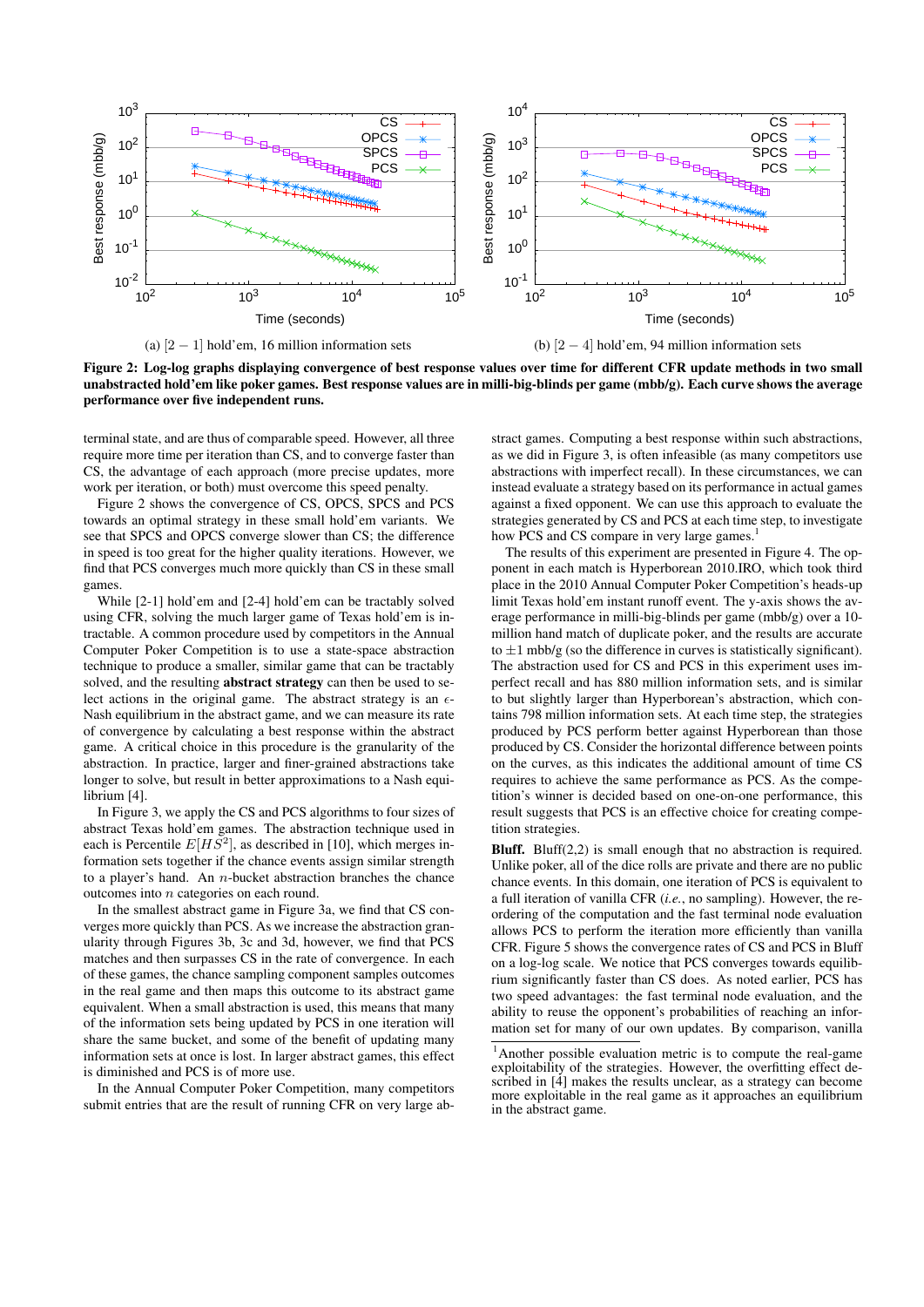

Figure 3: Log-log graphs displaying convergence of abstract best response values over time for different CFR update methods in two perfect recall abstractions of heads-up limit Texas hold'em poker. Best response values are in milli-big-blinds per game (mbb/g). Each curve shows the average performance over five independent runs.



Figure 4: Performance of CS and PCS strategies in a large abstraction against a fixed, strong opponent.

CFR would traverse the action space 441 times to do the work of 1 PCS traversal. Similar to Figure 4 in the poker experiments, we can also compare the performance of CS and PCS strategies against a fixed opponent: an  $\epsilon$ -Nash equilibrium for Bluff(2,2). This experiment is presented in Figure 6, and the fixed opponent is the final data point of the PCS line; the results are similar if the final CS data point is used. This result shows that PCS is also more efficient than CS at producing effective strategies for one-on-one matches.



Figure 5: Log-log graph showing convergence of CS and PCS towards an equilibrium in Bluff(2,2). Each curve shows the average performance over five independent runs.

#### 5. CONCLUSION

Chance Sampled CFR is a state-of-the-art iterative algorithm for approximating Nash equilibria in extensive form games. In this work, we presented three new CFR variants that perform less sampling than the standard approach. They perform slower but more efficient and precise iterations. We empirically demonstrated that Public Chance Sampling converges faster than Chance Sampling on